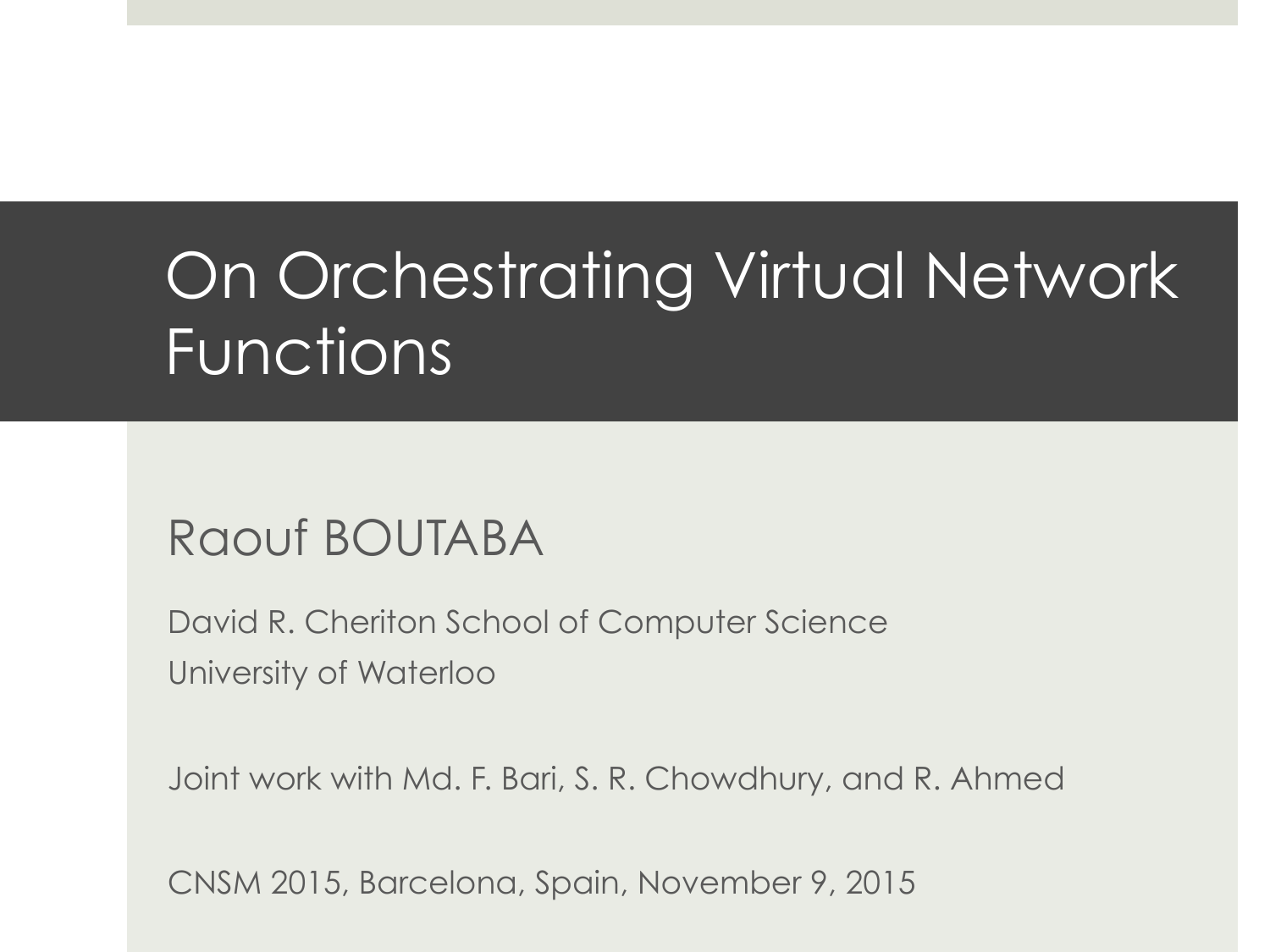- **Background**
- $\blacksquare$  Motivation
- **<u></u>** Problem Statement
- **<u></u>** Proposed Solutions
- **<u><b>**</u> Evaluation
- **¤ Conclusion**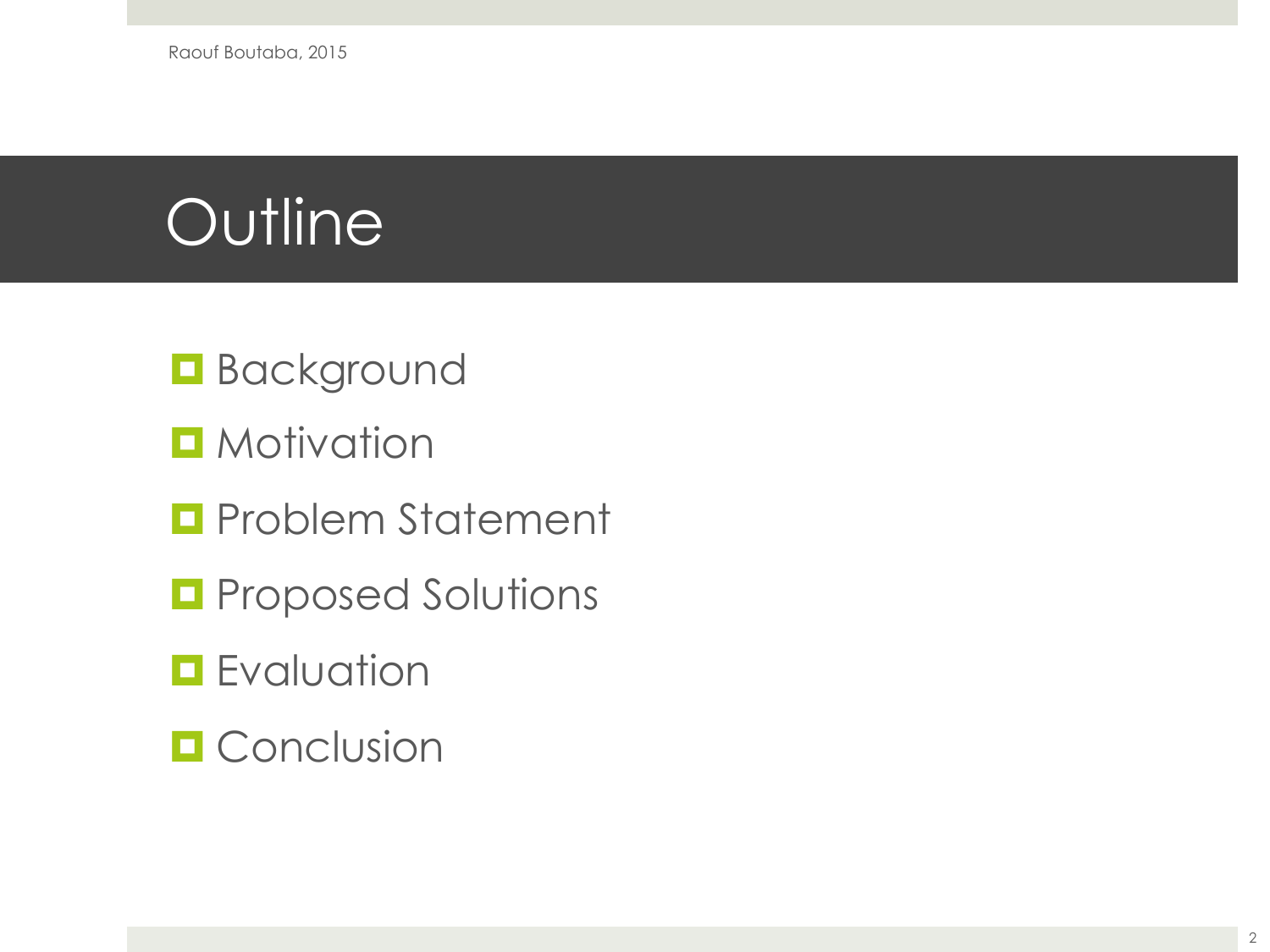#### Background

- Middleboxes have become an integral part of modern networks
- ¤ Traditional hardware middleboxes are:
	- **E** Expensive
	- $\blacksquare$  Proprietary
	- $\blacksquare$  Vertically integrated
- $\Box$  Difficult to compose Service Function Chains
	- In a service function chain traffic flows through an ordered sequence of middleboxes
		- $\blacksquare$  Example:
			- $\Box$  Firewall  $\rightarrow$  IDS  $\rightarrow$  Proxy
			- $\Box$  Traffic Analyzer  $\rightarrow$  Firewall  $\rightarrow$  Video Optimizer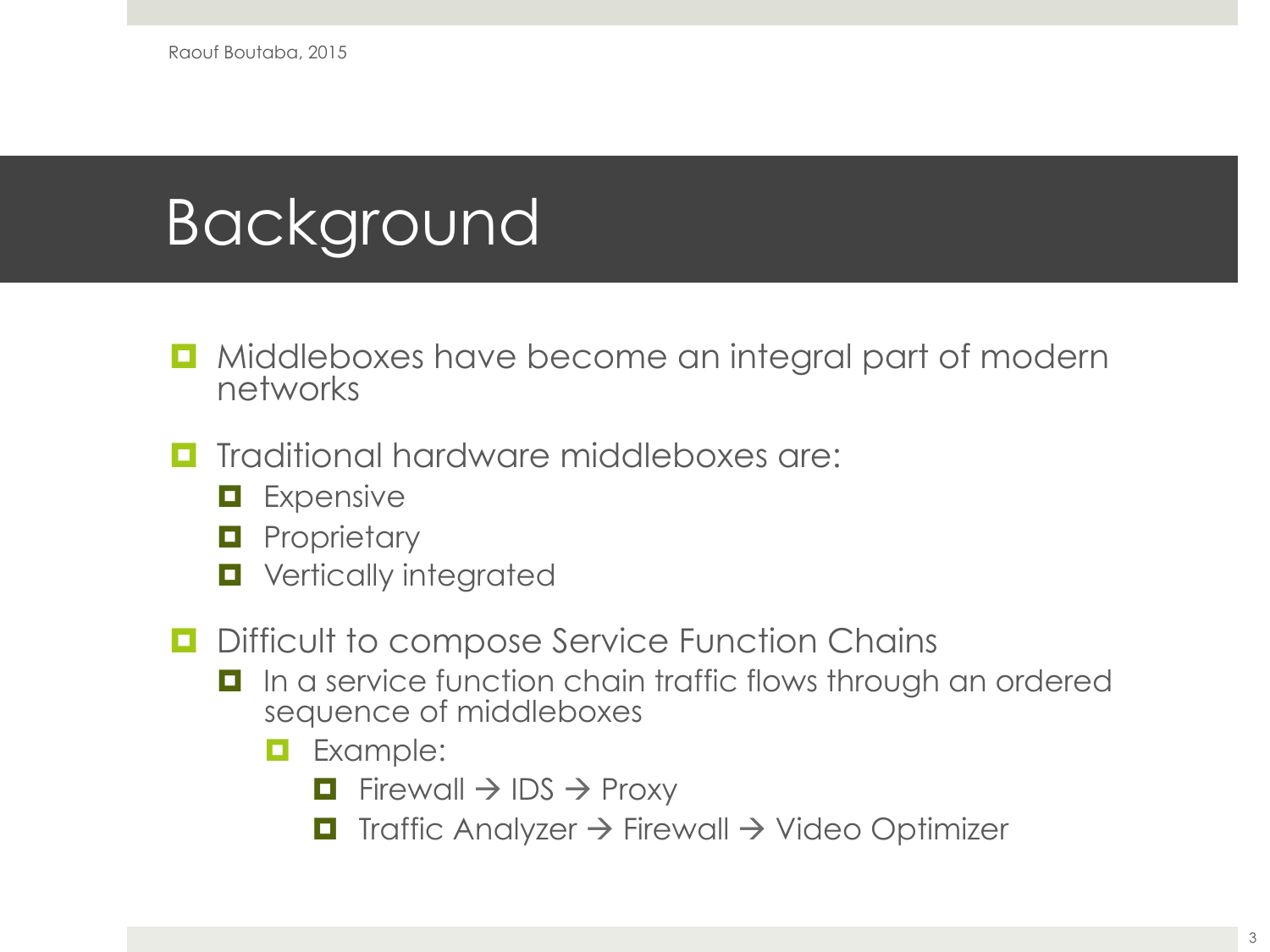## Network Function Virtualization

- Packet processing by software middleboxes or Virtualized Network Functions (VNFs)
- VNFs can be deployed on commodity servers  $\blacksquare$  E.g., x86 based systems
- VNFs are no longer constrained to fixed network locations
- Service function chains can be composed on the fly
- $\blacksquare$  These features facilitate network optimization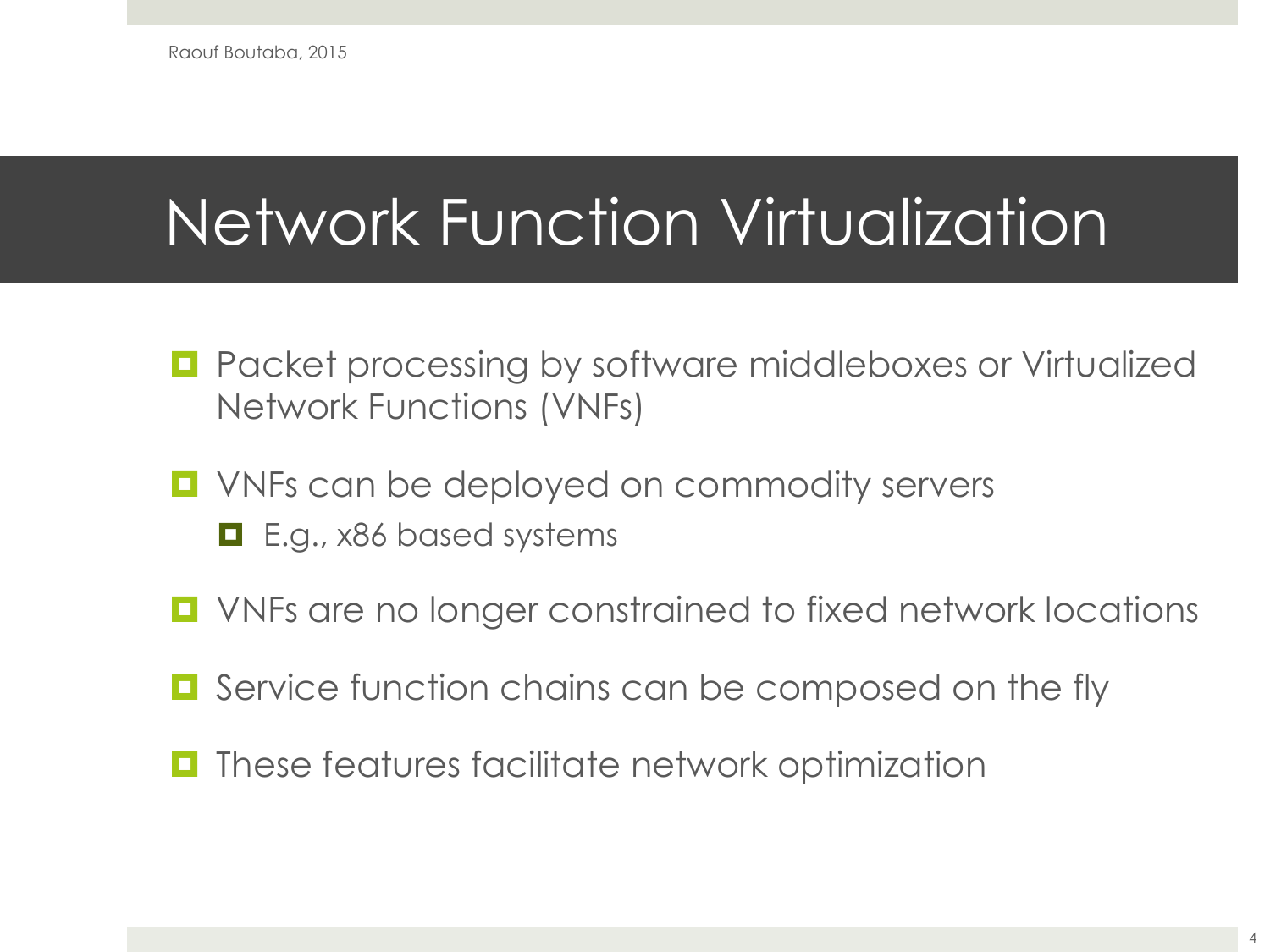Raouf Boutaba, 2015

- **Background**
- $\blacksquare$  Motivation
- **<u></u>** Problem Statement
- **<u></u>** Proposed Solutions
- **<u><b>**</u> Evaluation
- **¤ Conclusion**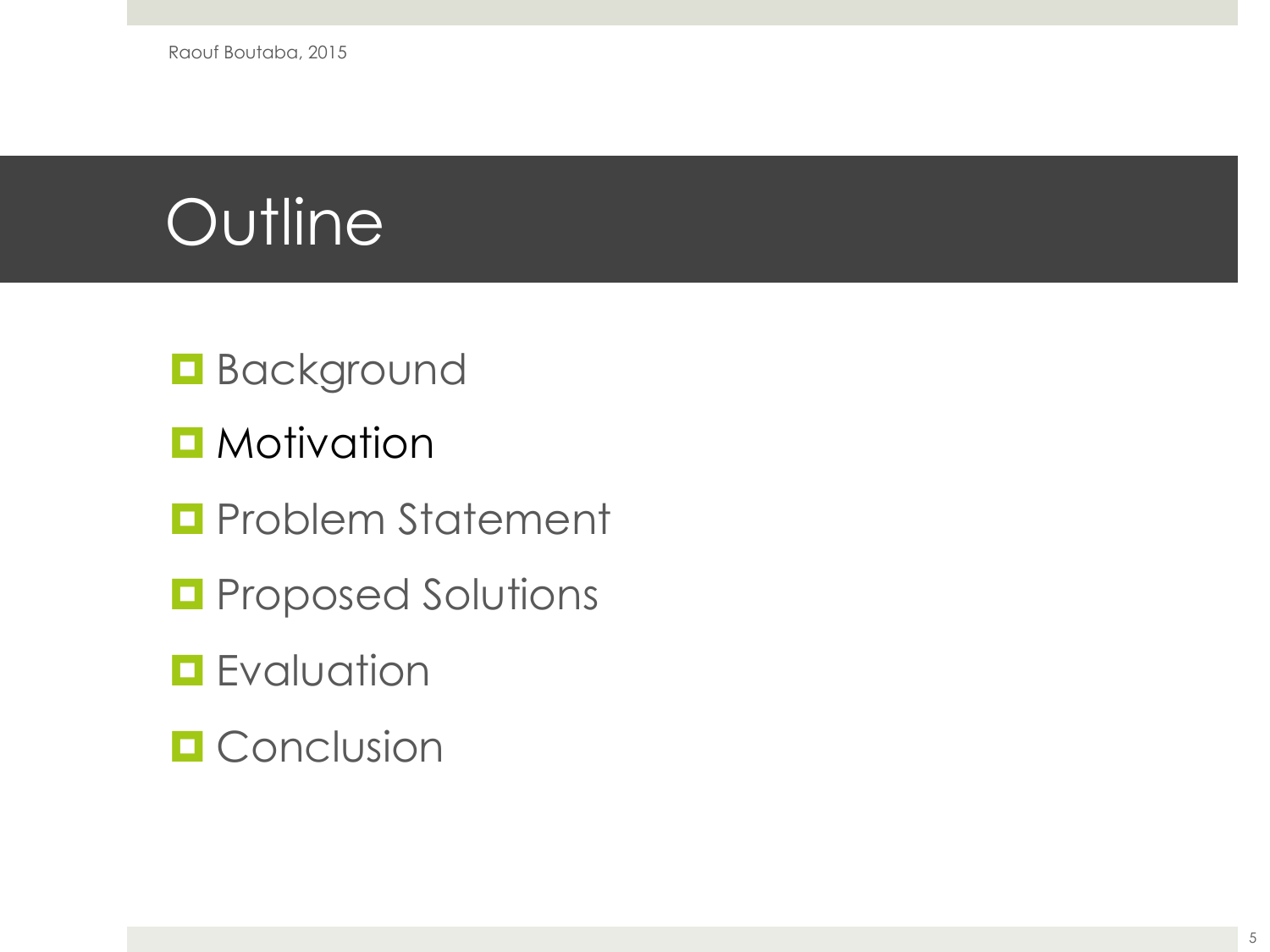# Motivation

#### $\blacksquare$  Hardware middleboxes are:

- $\blacksquare$  Provisioned for peak traffic
- Attached at fixed locations in the network
- Traffic is steered through these attachment points
	- **<u><b>E**</u> Error-prone configuration process
- $\Box$  In case of VNFs:
	- $\blacksquare$  VNF can be allocated based on demand
	- Network attachment points are not fixed
	- VNFs can be deployed on any compute server
	- Both VNF location and traffic steering can be optimized
		- **<u><b>E**</u> Autonomic configuration
		- Reduction in CAPEX and OPEX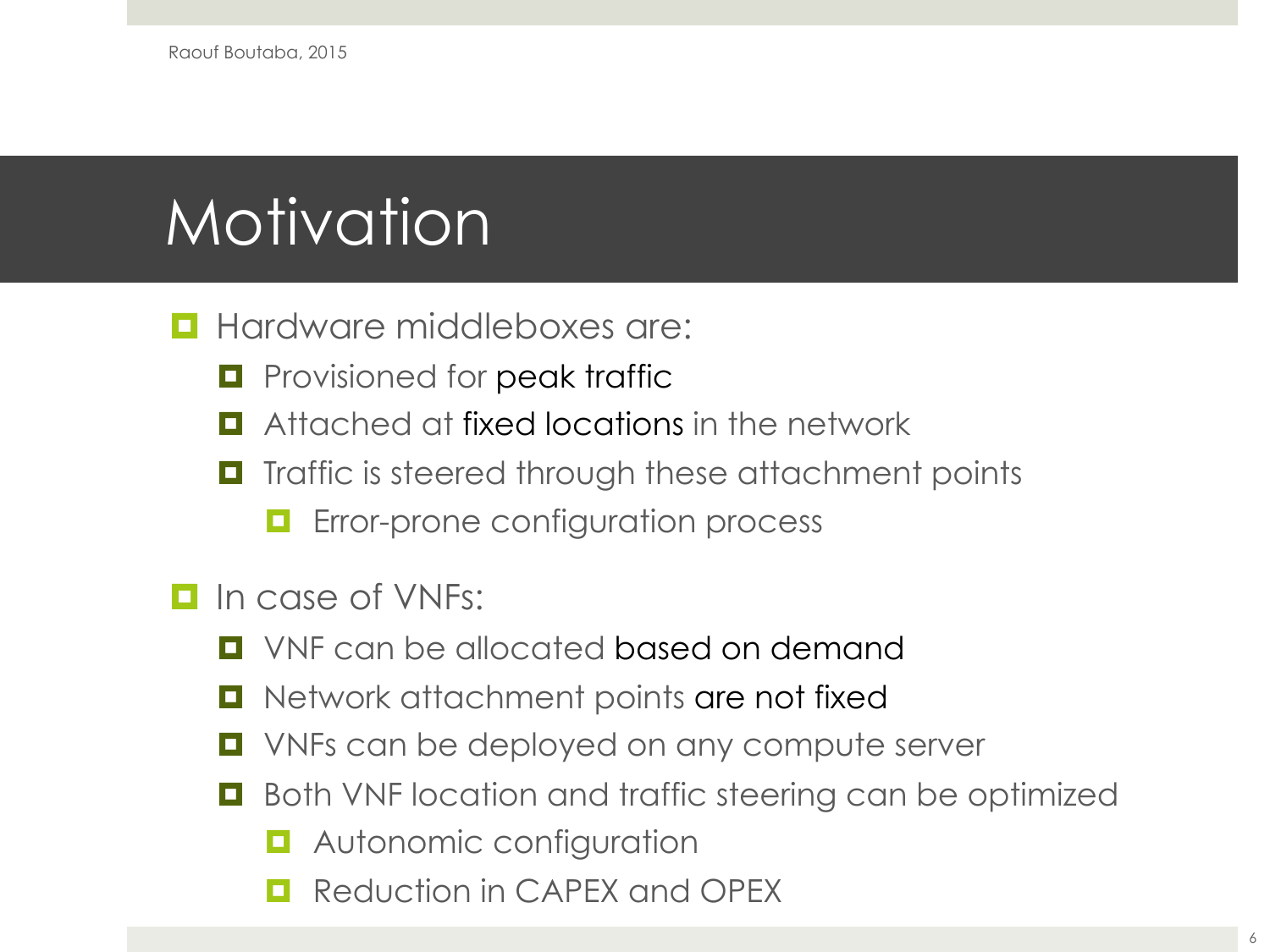Raouf Boutaba, 2015

- **Background**
- $\blacksquare$  Motivation
- **<u></u>** Problem Statement
- **<u></u>** Proposed Solutions
- **<u><b>**</u> Evaluation
- **¤** Conclusion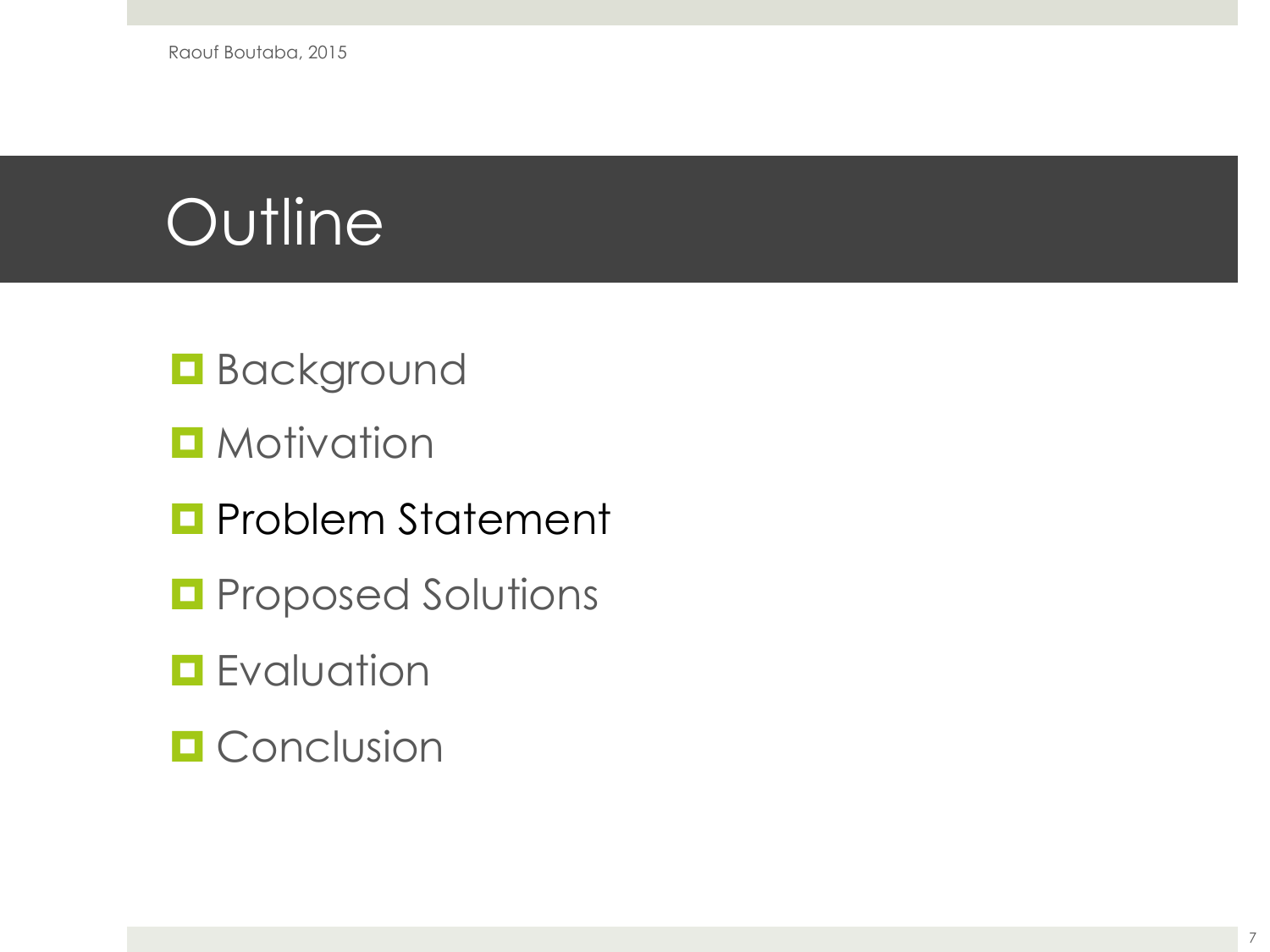#### Problem Statement

#### $\Box$  Given

- $\blacksquare$  A set of VNF chain requests
- $\blacksquare$  Physical infrastructure status



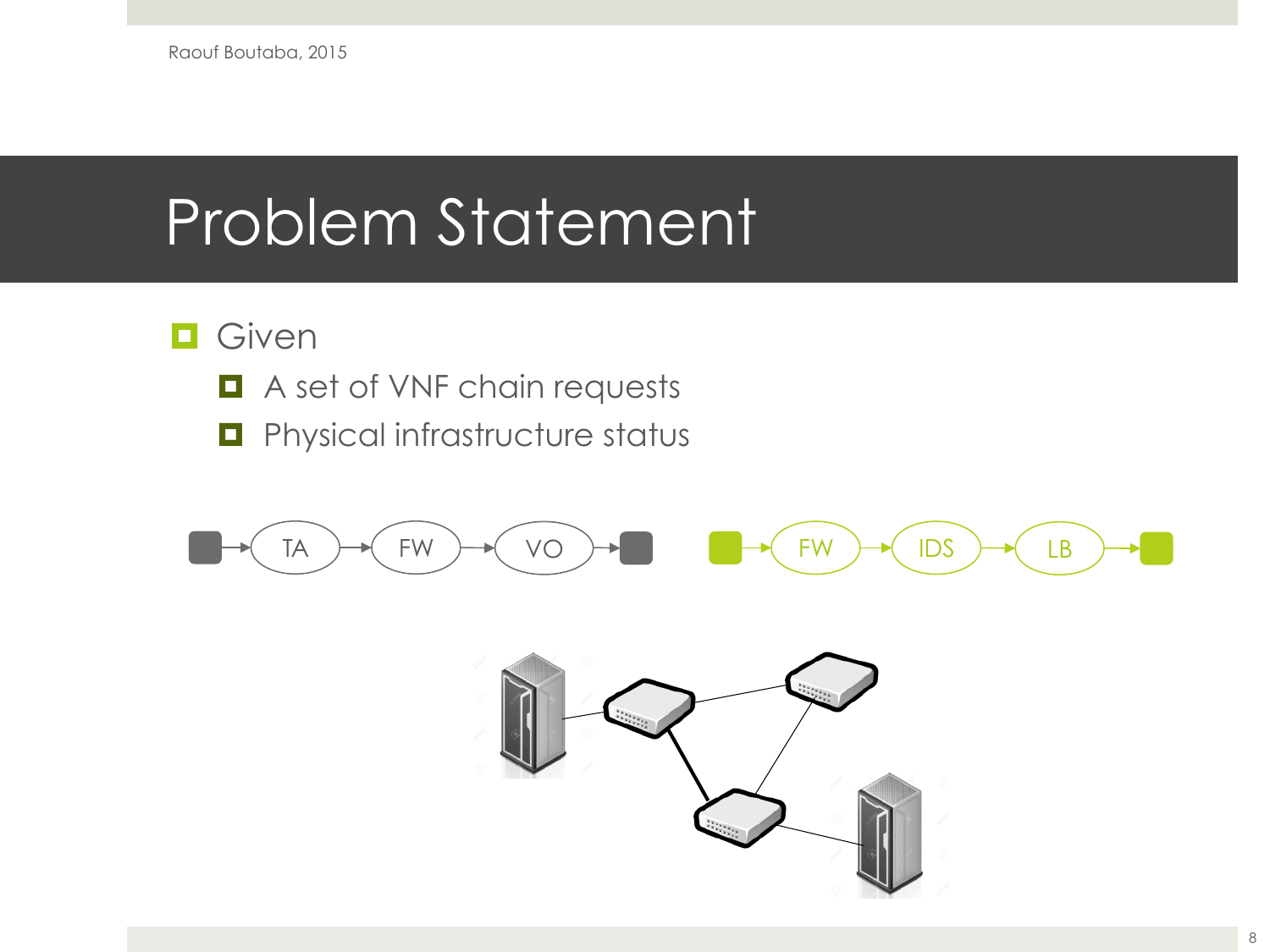## Problem Statement (cont.)

#### $\blacksquare$  We need to decide

- How many VNF instances (VM, container) to deploy?
- $\blacksquare$  Where to place them?
- Which VNF (from chain) should be assigned where?
- How to route traffic between the VNFs?

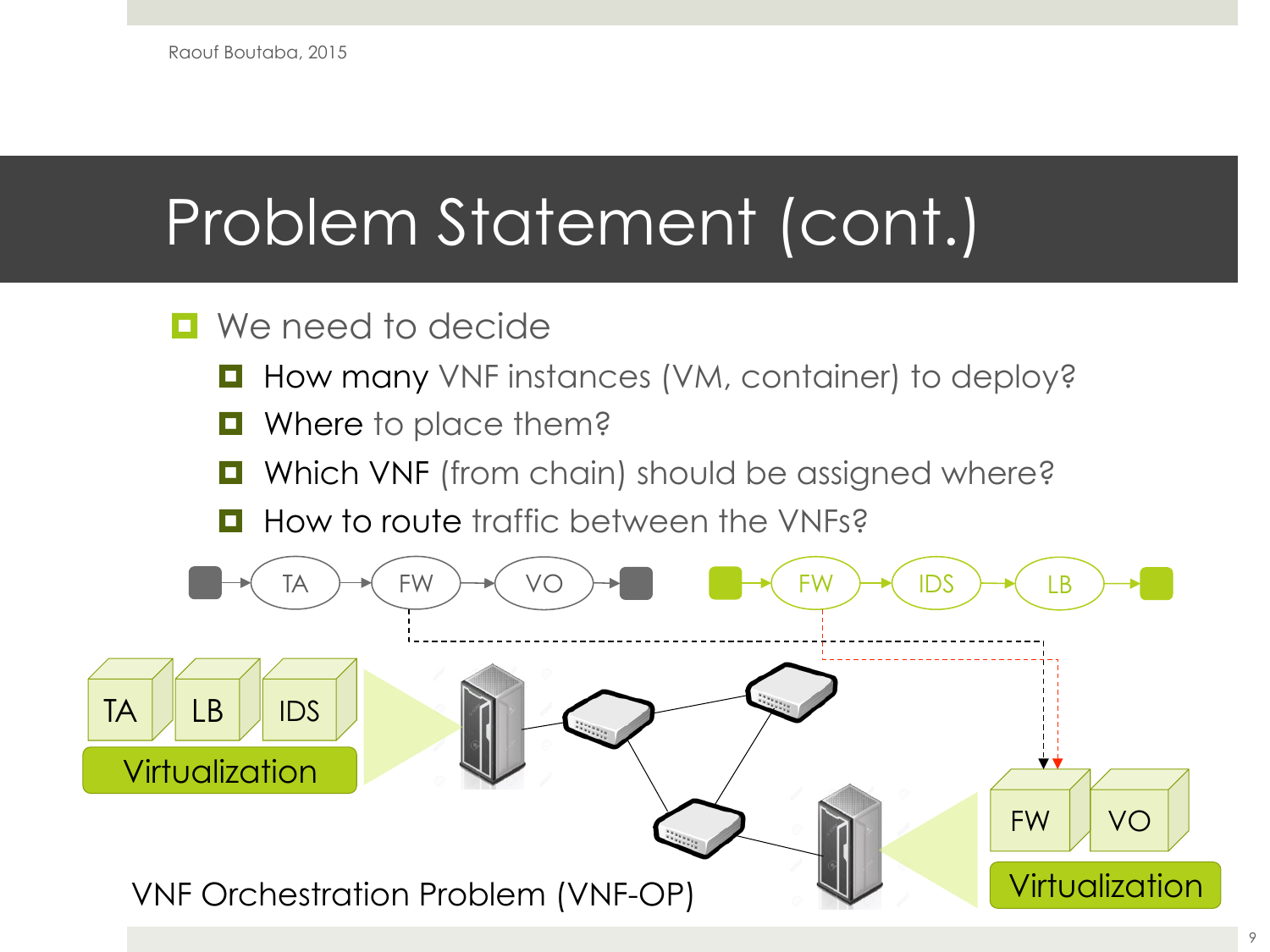- **Background**
- $\blacksquare$  Motivation
- $\blacksquare$  Problem Statement
- **<u></u>** Proposed Solutions
- **<u><b>**</u> Evaluation
- **¤ Conclusion**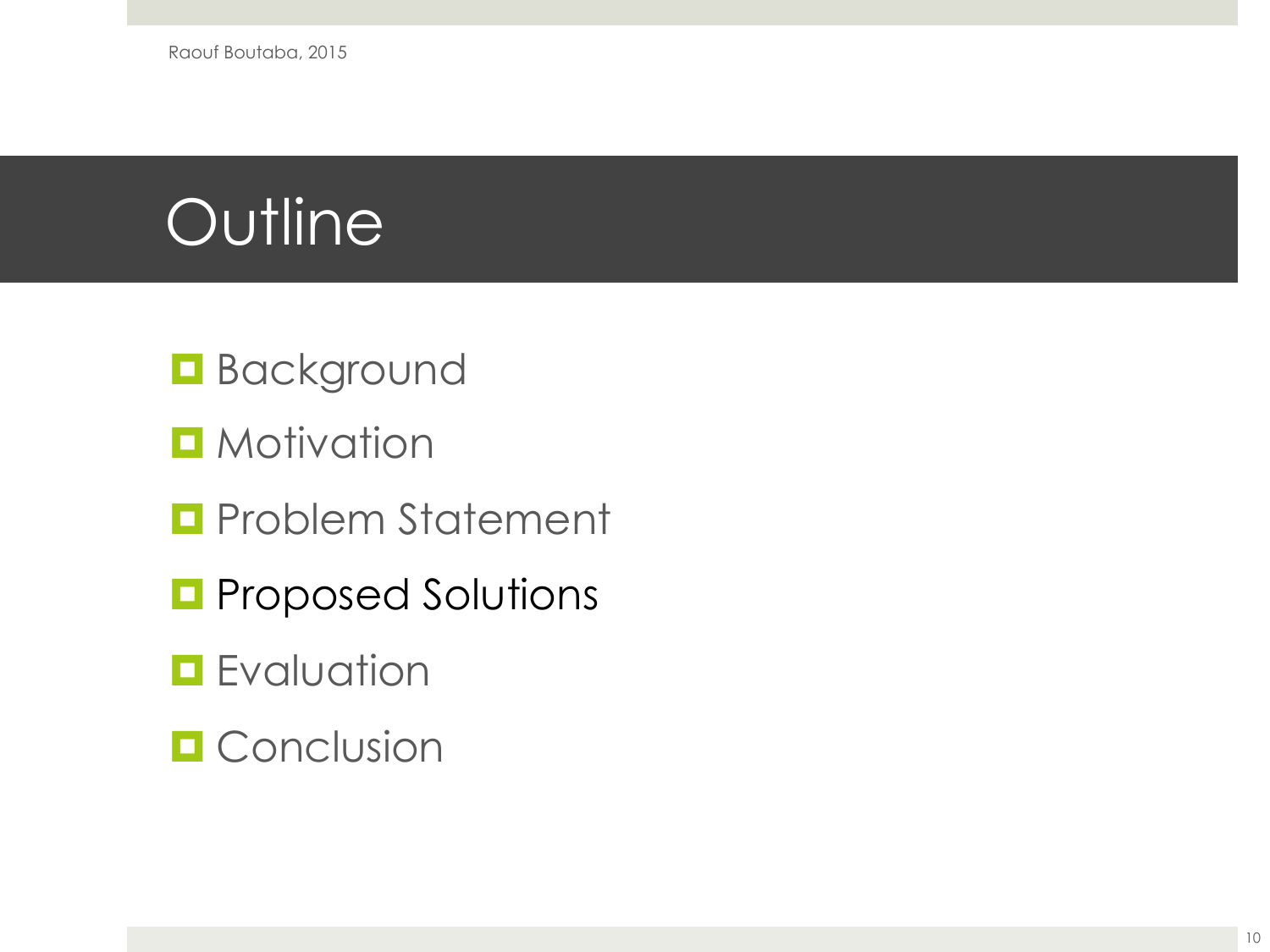Raouf Boutaba, 2015

### Solution Approach

 $\blacksquare$  VNF-OP is a combination of three problems:

- **□** Allocating resource for VMs/containers
- Assigning chain VNFs to these VMs
- $\blacksquare$  Finding routing paths for the chains
- **<u><b>u**</u> Mathematical formulation is difficult:
	- $\blacksquare$  Joint optimization results in quadratic constraints
	- Takes a long time to solve even for small problem instances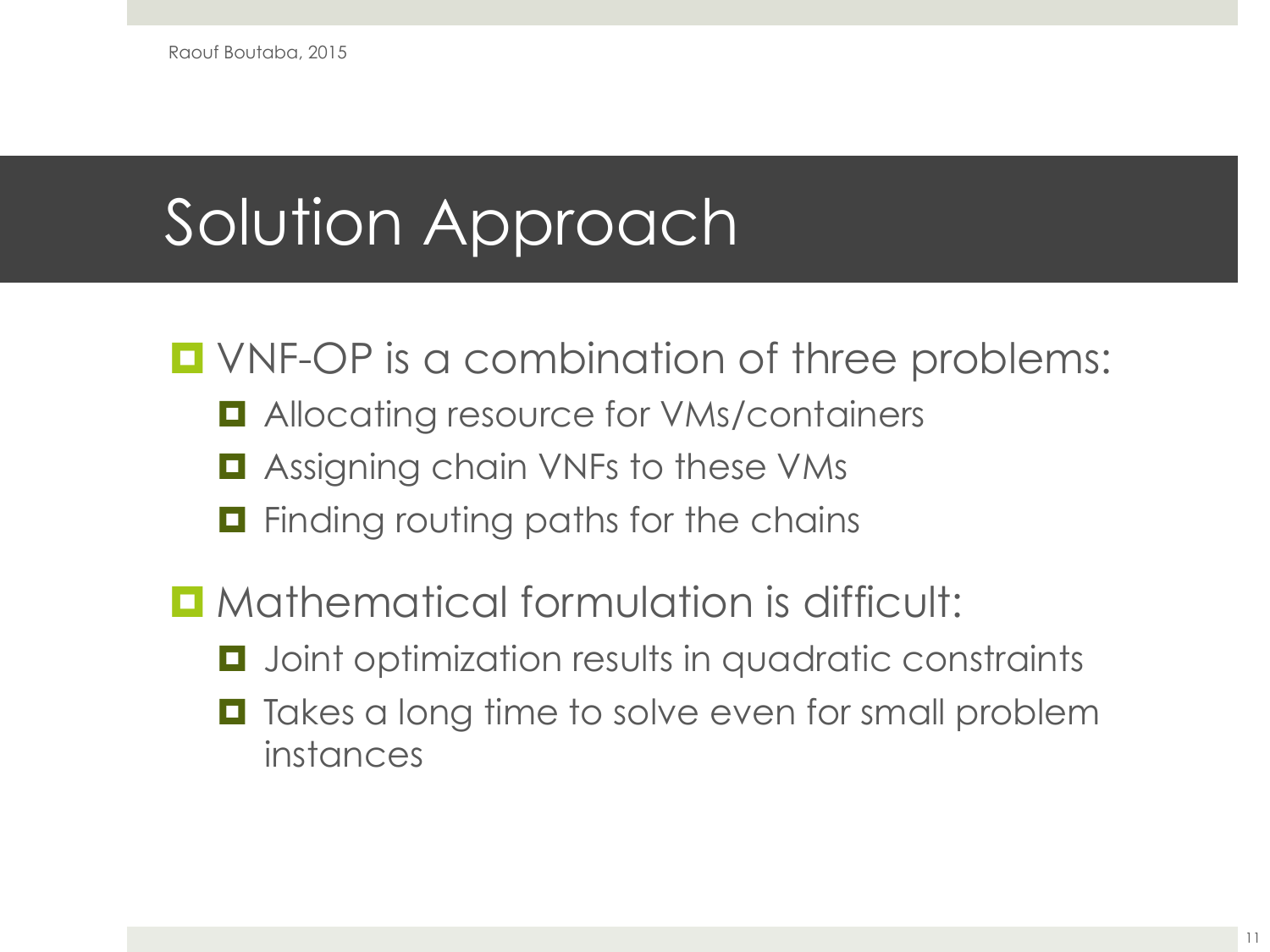## Optimal Solution

- $\blacksquare$  Proposed approach:
	- $\blacksquare$  Transform physical network



 $\Box$  Can be formulated as an ILP

■ Much faster than implementation with quadratic constraints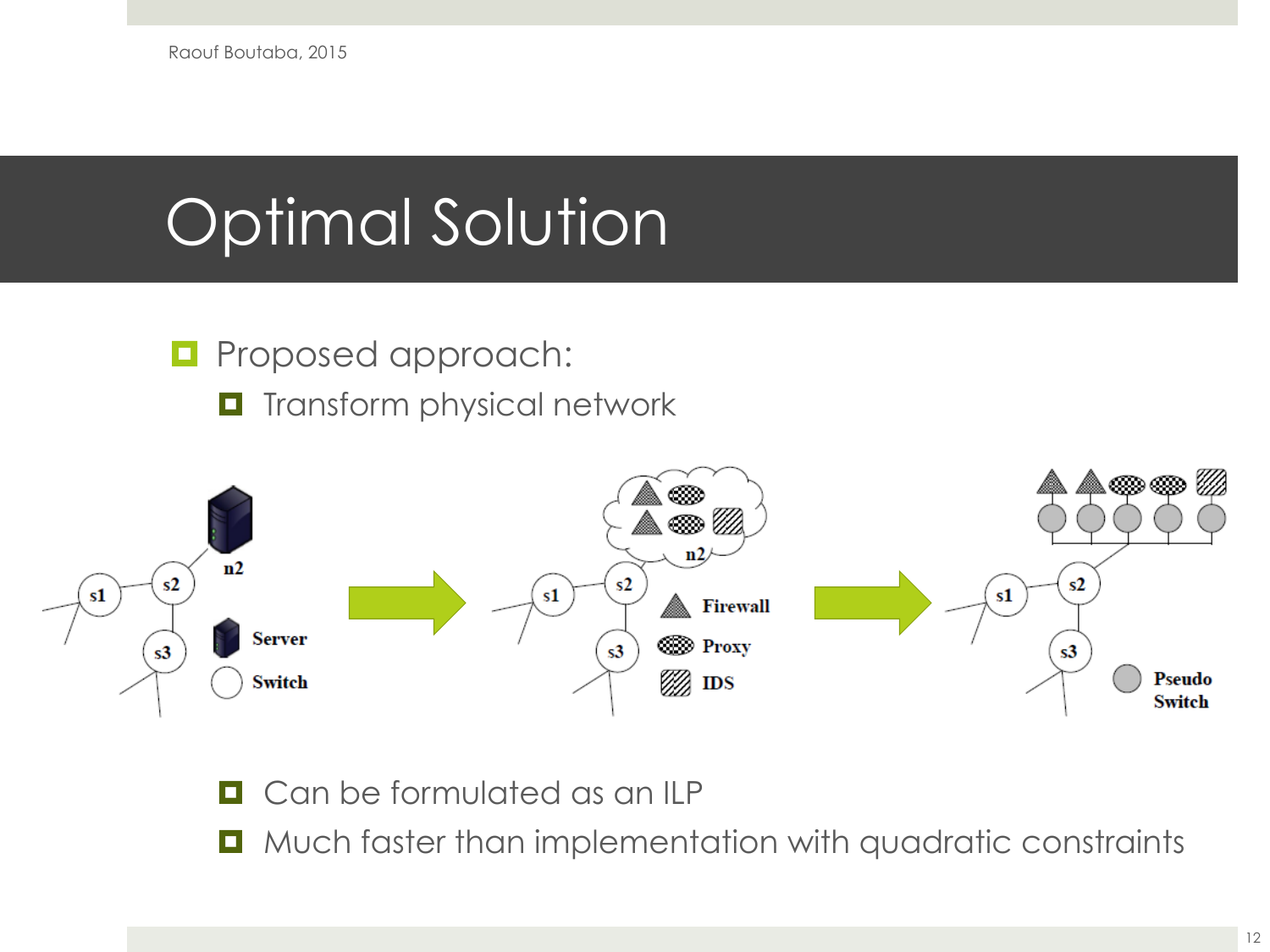### **Heuristic**

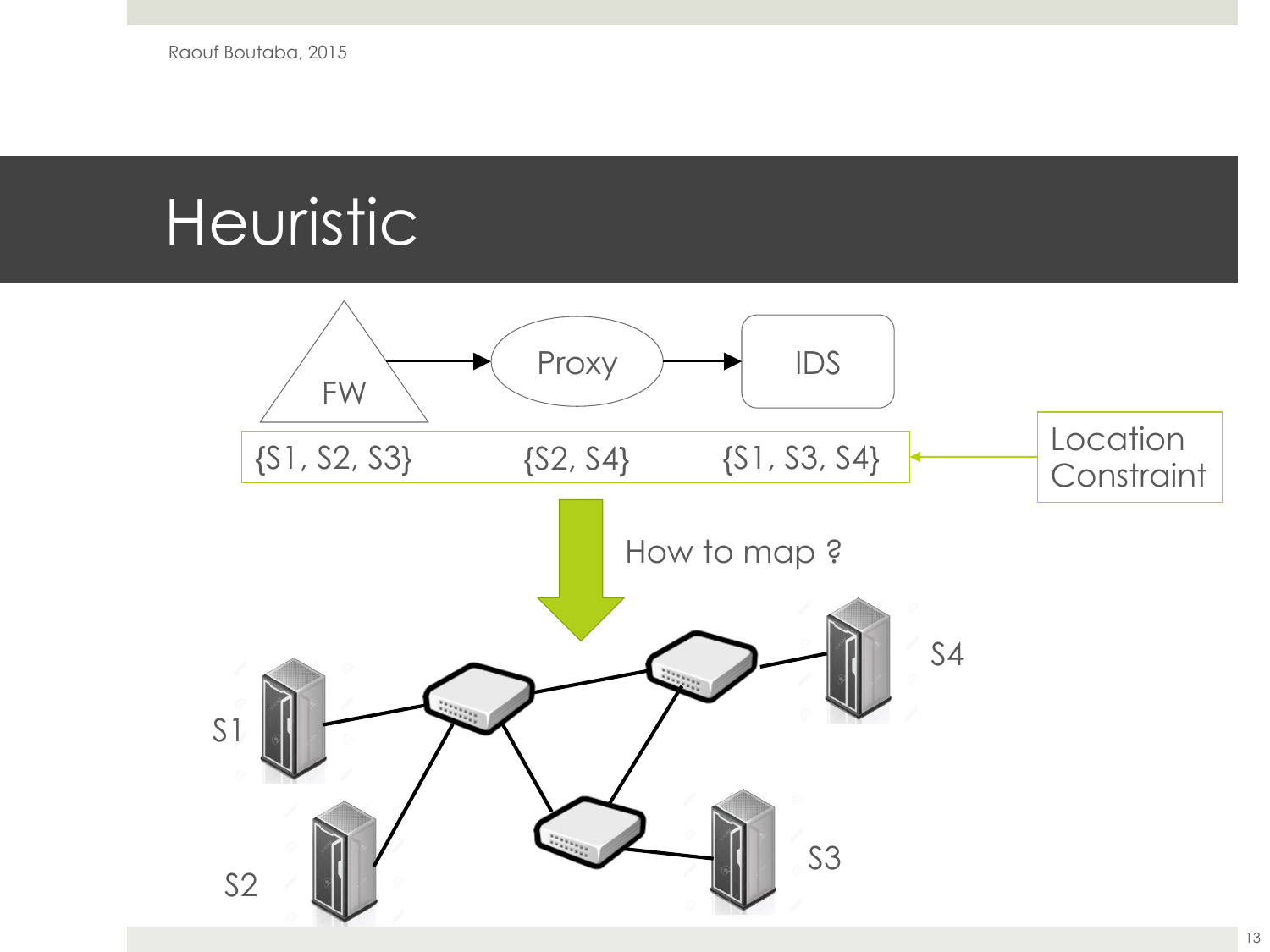## Heuristic (cont.)

■ Create a multi stage graph (one stage for each VNF) as follows:

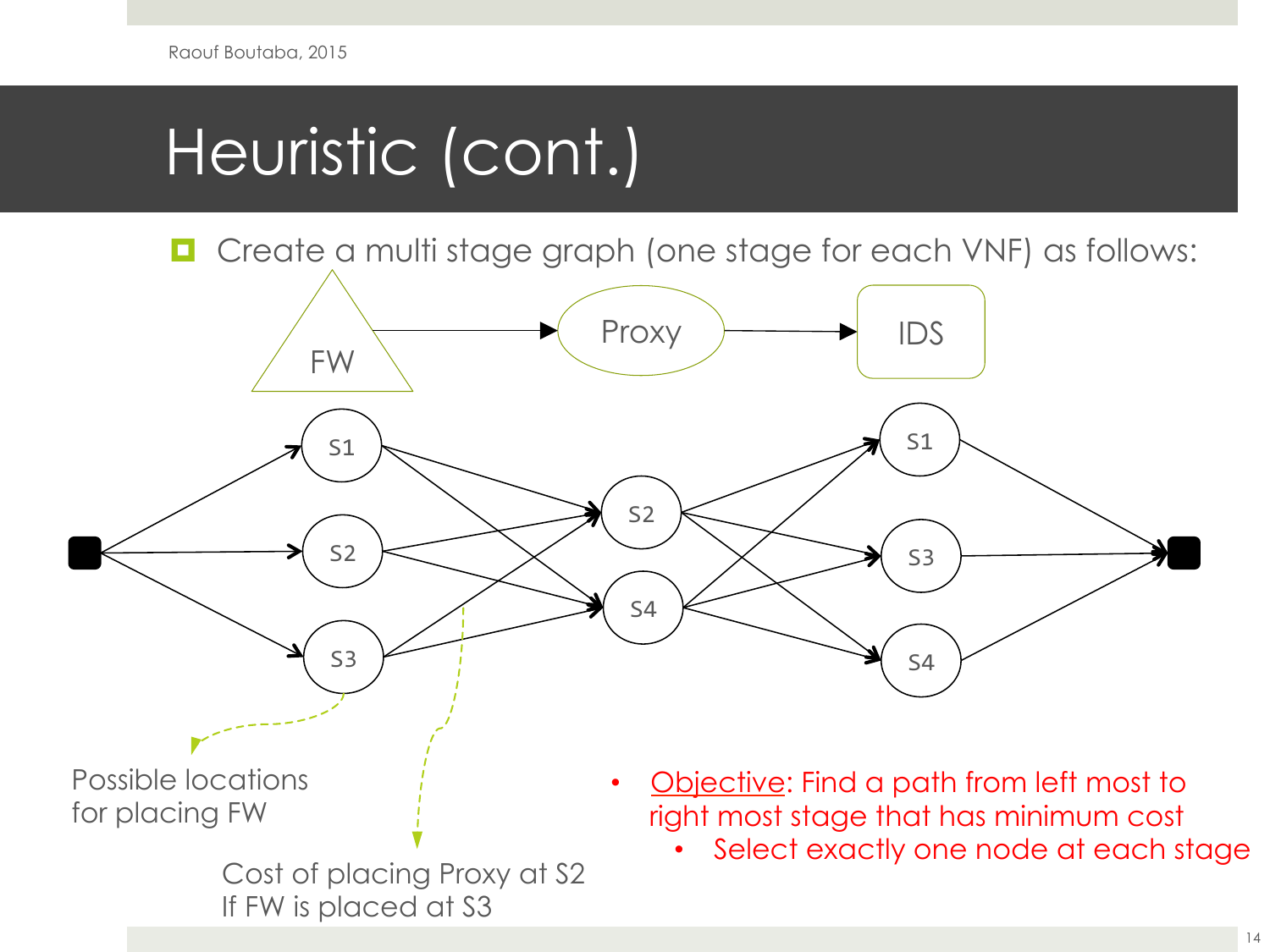## Heuristic (cont.)

Create a multi stage graph (one stage for each VNF) as follows:



- Objective: Find a path from left most to right most stage that has minimum cost
	- Select exactly one node at each stage
- Similar to assigning tags to an unknown sequence of observations based on known cost function

Solution: Use Viterbi algorithm to find the minimum cost path

• Viterbi is widely used in pattern recognition to assign tags to unknown sequenceS of observations.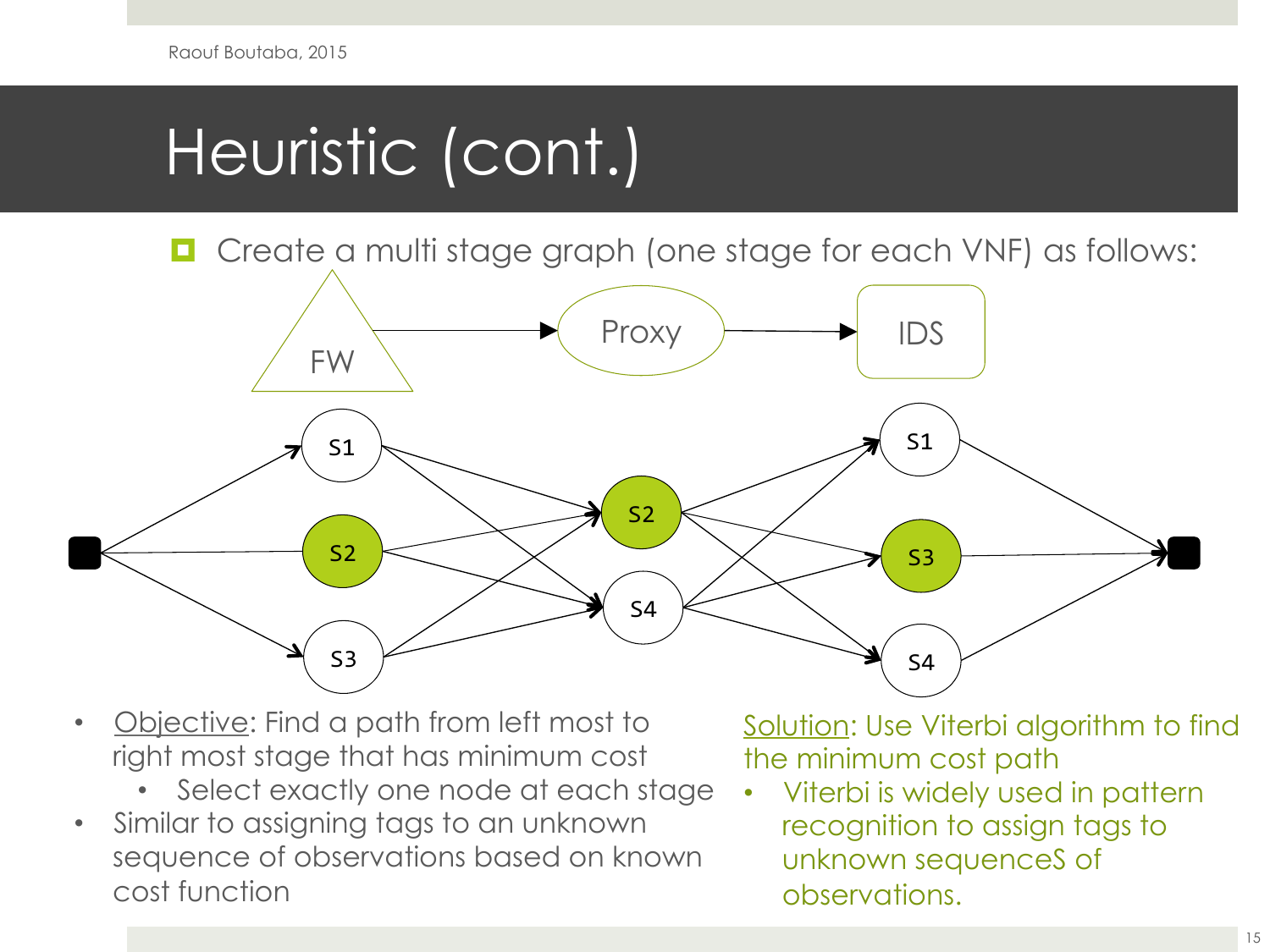- **Background**
- $\blacksquare$  Motivation
- $\blacksquare$  Problem Statement
- **<u></u>** Proposed Solutions
- **<u></u>** Evaluation
- **¤ Conclusion**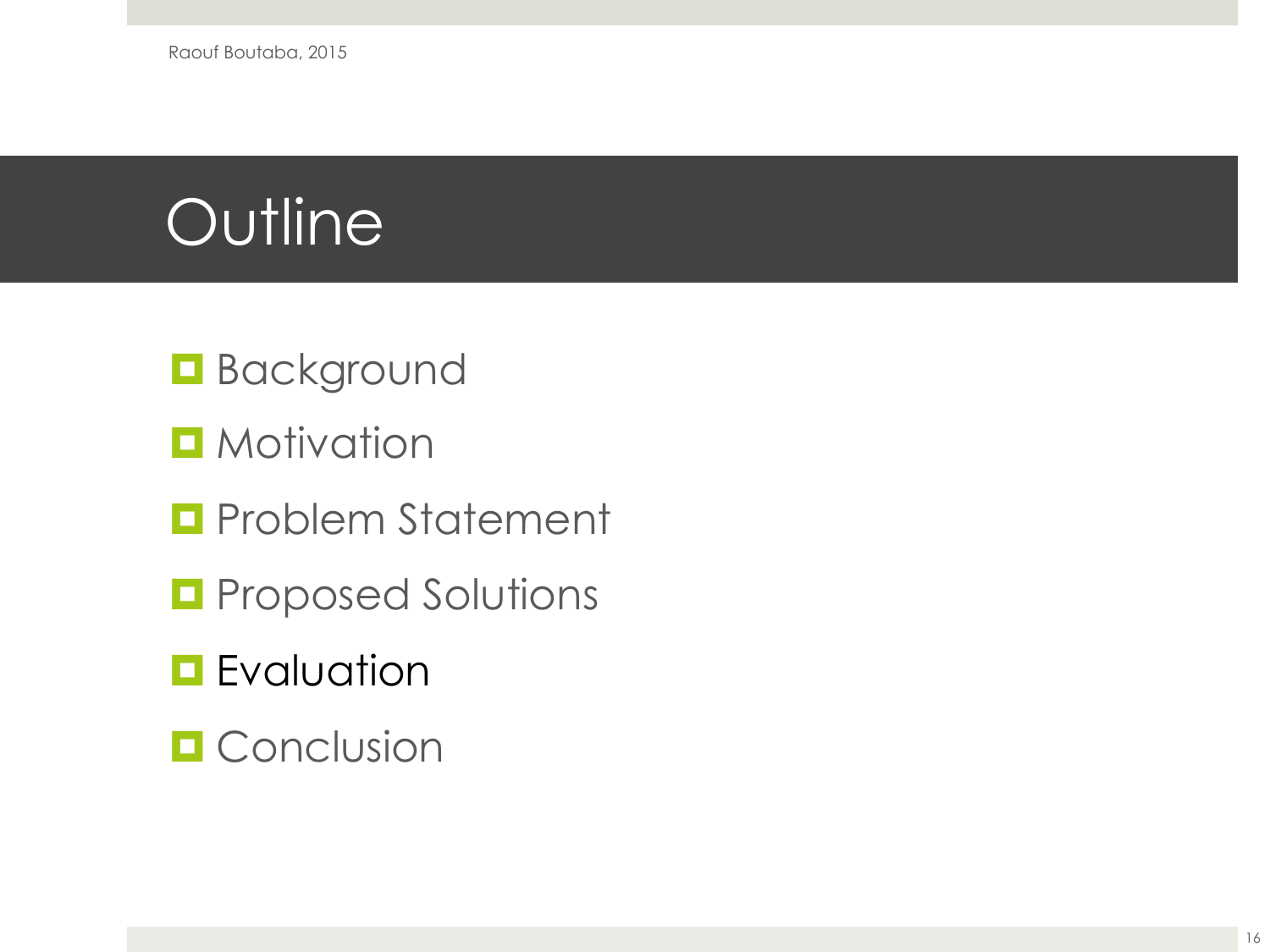## Evaluation Setup

- $\blacksquare$  Two network topologies:
	- Internet2 research network (12 nodes, 15 links)
	- A university data center topology (23 nodes, 42 links)
- Server energy consumption data collected from Intel datasheet
- Hardware middlebox energy consumption data collected from a manufacturer
- $\blacksquare$  Traffic traces
	- $\blacksquare$  Traffic matrix from Internet2 network
	- $\Box$  Data center traffic trace from [1]

[1] T. Benson et al. Network traffic characteristics of data centers in the wild. ACM IMC '10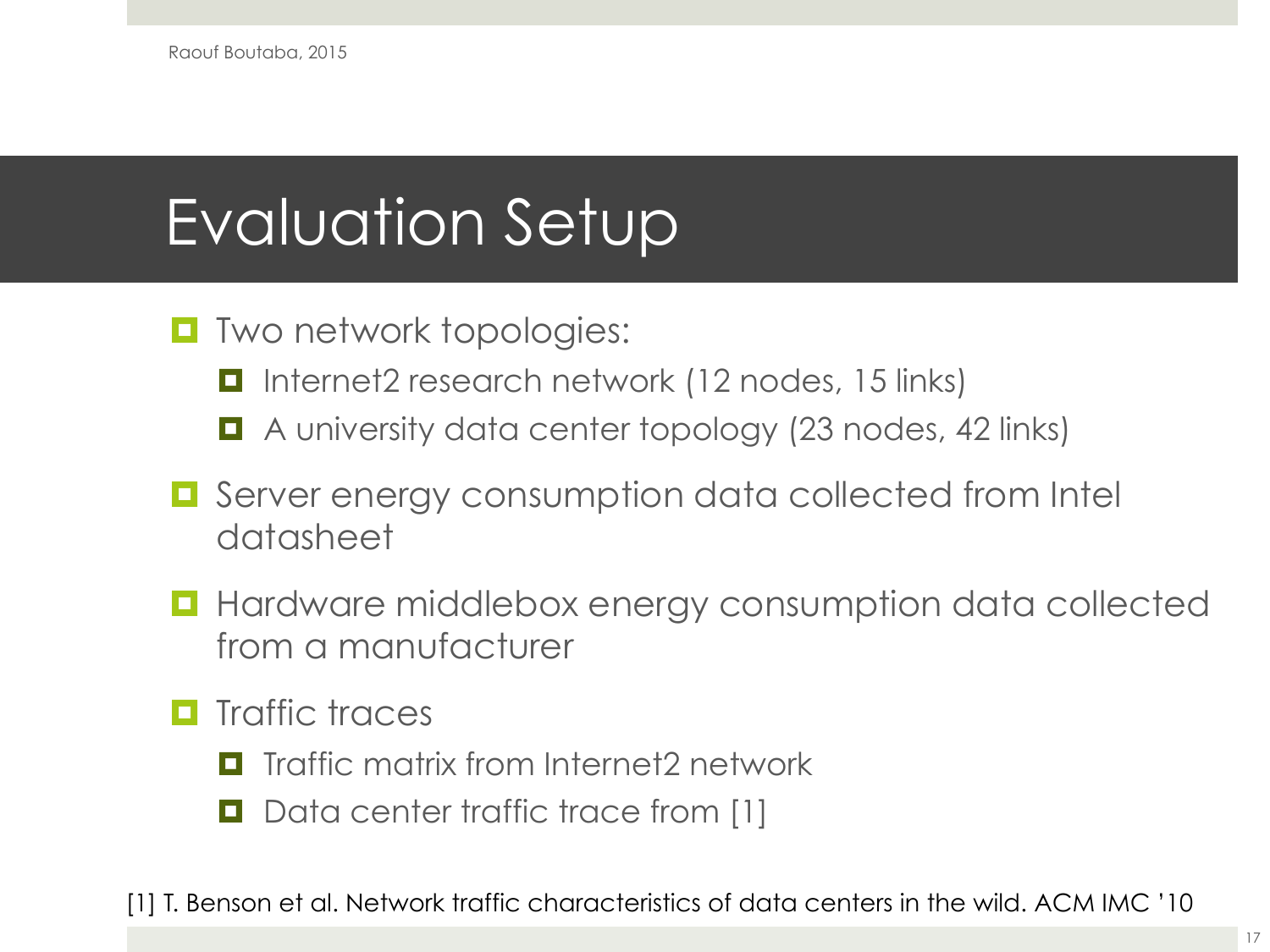### Evaluation Results

#### $\blacksquare$  Hardware Middlebox vs. VNF

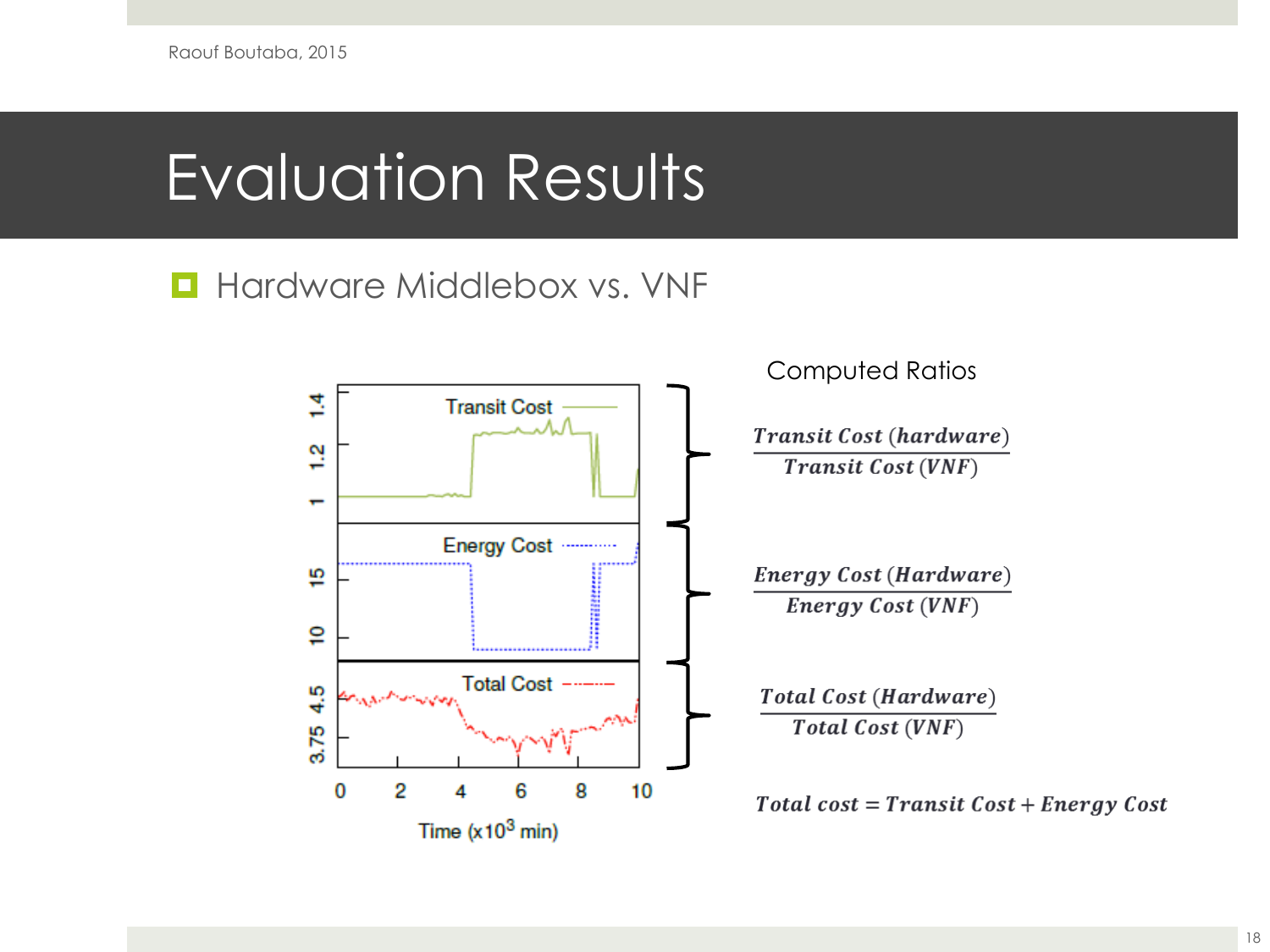### Evaluation Results (cont.)

#### $\Box$  Solution Quality: Heuristic vs. Optimal

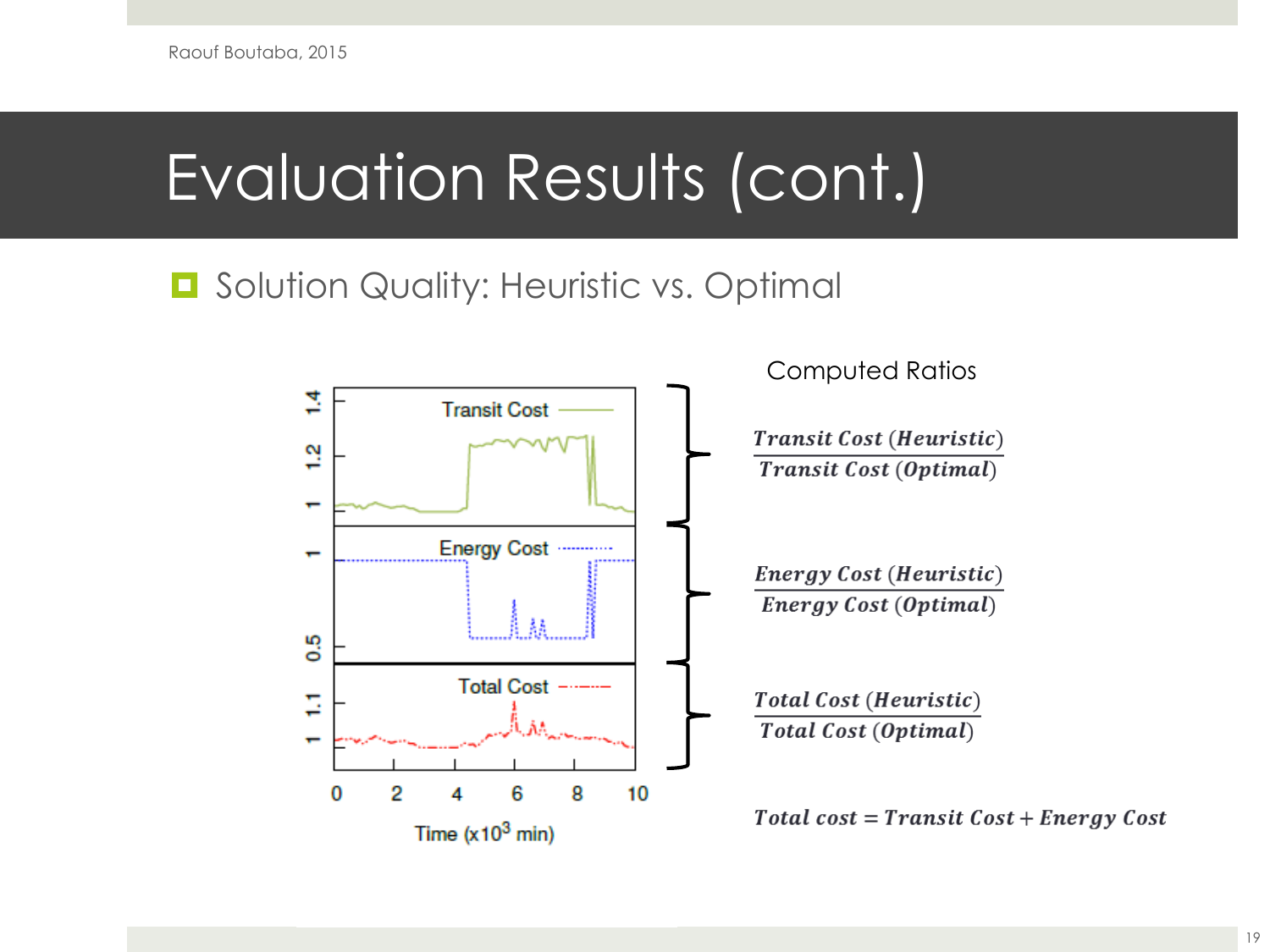### Summary of Results

- **□ 4x OPEX reduction by VNFs compared to** hardware middleboxes
- Heuristic produces solutions that are within 1.3x the optimal solution
- $\blacksquare$  Heuristic is faster then the optimal
	- 65x for Internet2
	- $\Box$  3500x for DC network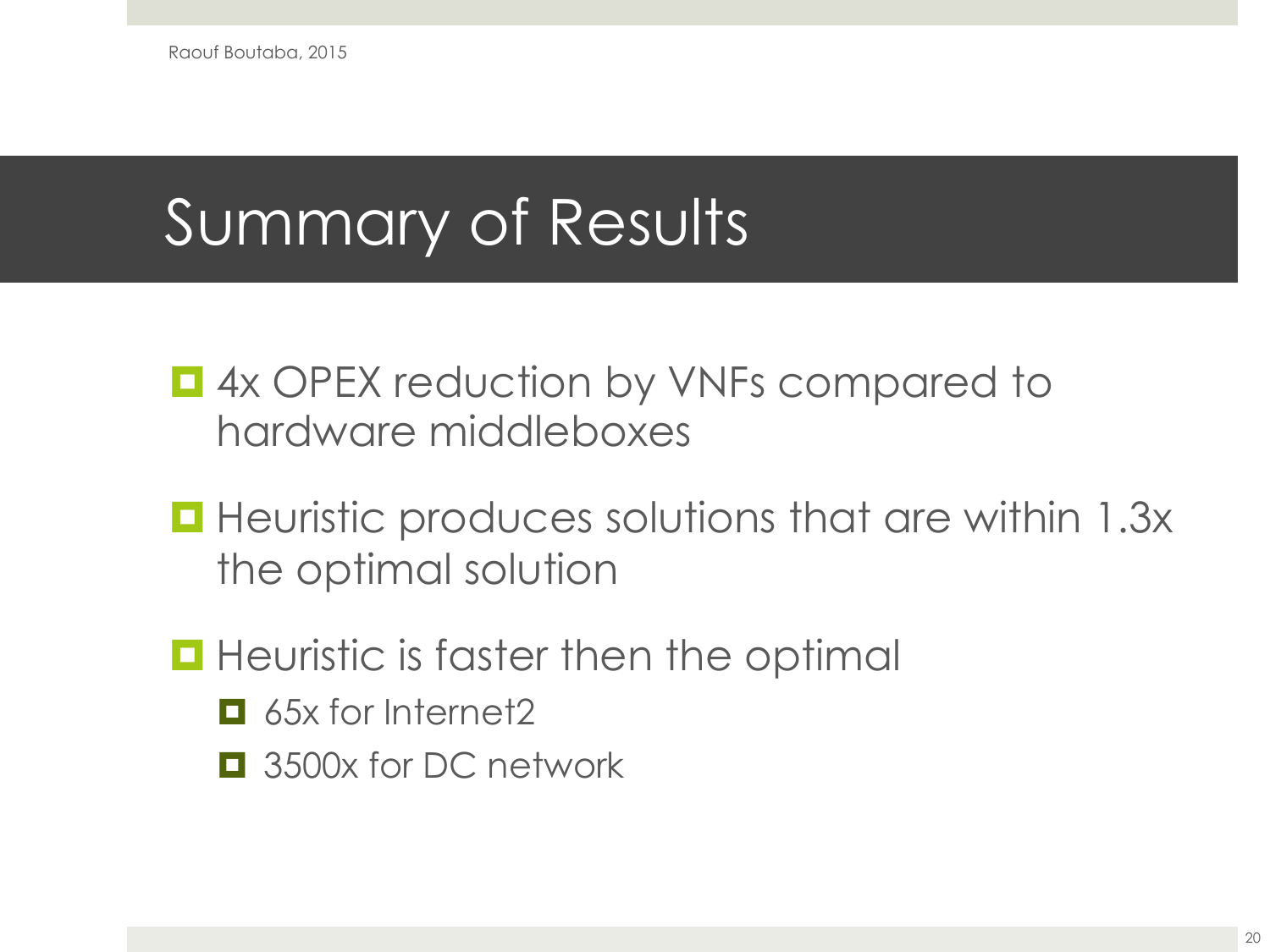- **Background**
- $\blacksquare$  Motivation
- $\blacksquare$  Problem Statement
- **<u></u>** Proposed Solutions
- **<u></u>** Evaluation
- **<u></u>** Conclusion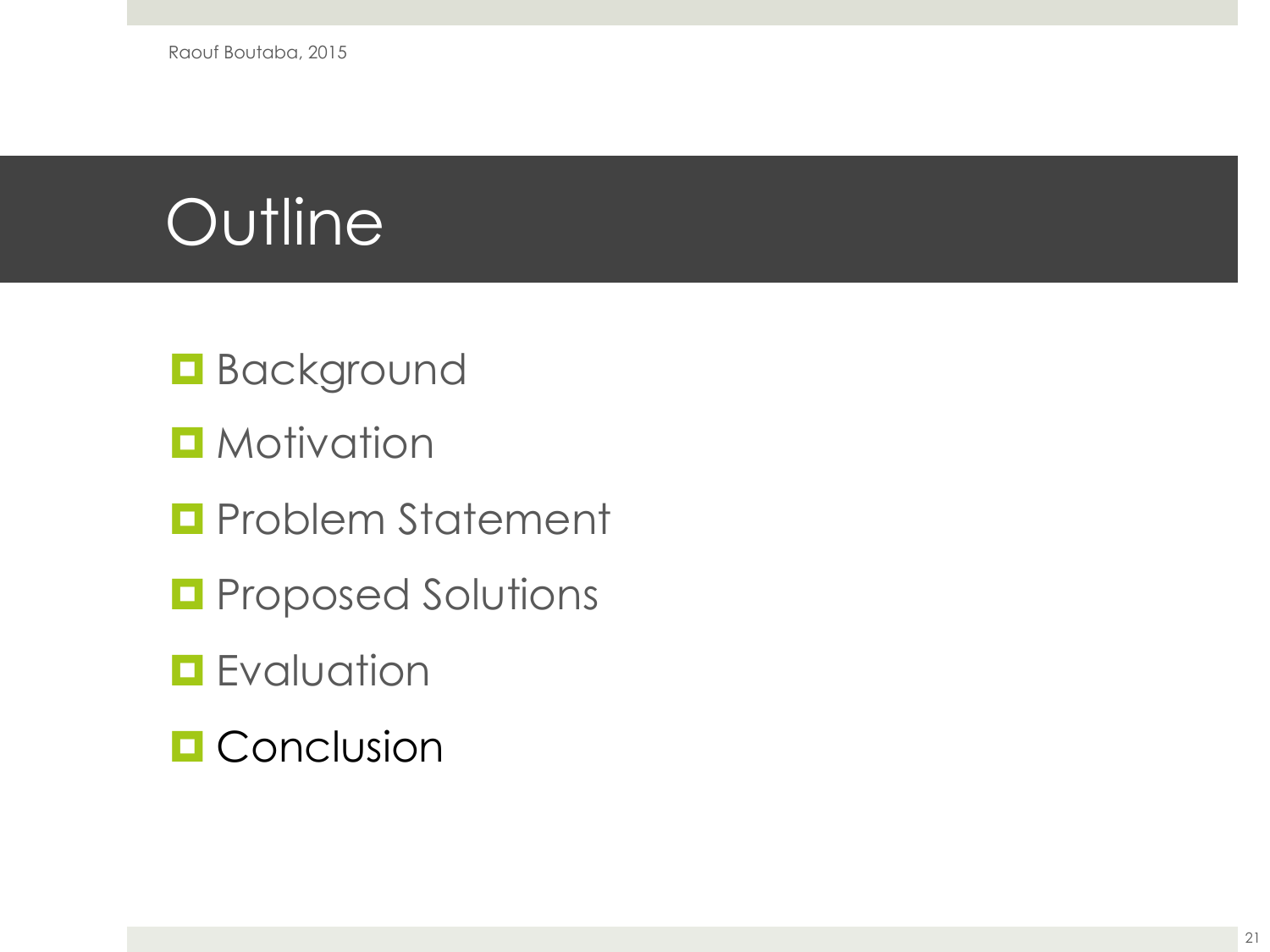## Conclusion

- **<u><b>u**</u> Proposed two solutions to the VNF orchestration problem:
	- $\blacksquare$  ILP formulation that can be easily implemented in CPLEX
	- $\blacksquare$  Heuristic for larger networks
- **E** Experiments suggest that NFV can reduce OPEX by a factor of 4 over hardware middleboxes
- $\blacksquare$  Heuristic produces near-optimal solutions in a fraction of the time required for the CPLEX program